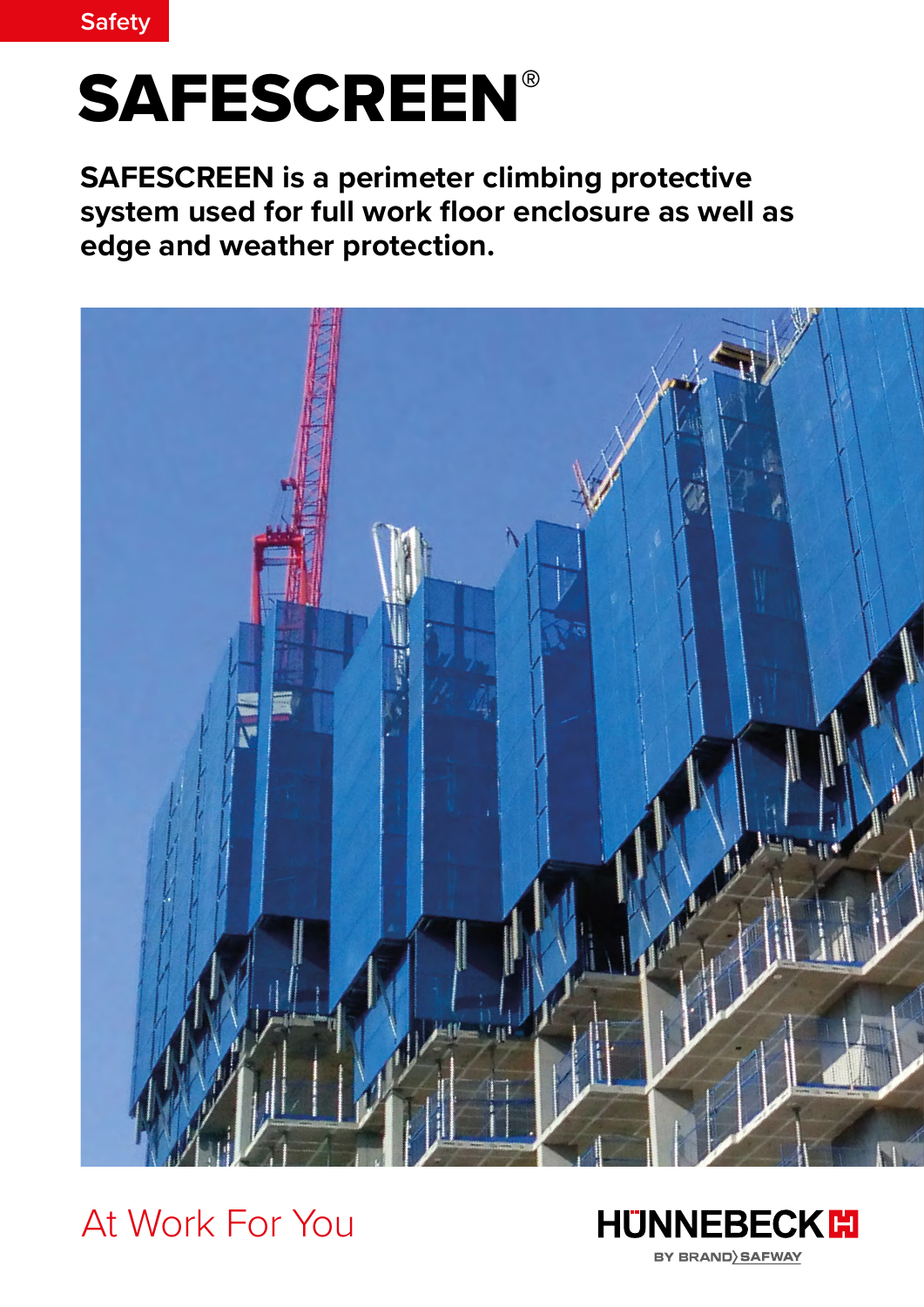SAFESCREEN is an innovative rail climbing edge protection system ideal for projects over ten stories high. Protecting operatives from falls, weather conditions and also providing a useful working platform which extends beyond the slab edge.

### **Product benefits**

#### Safe

Improved on-site and public safety due to full enclosure of the working environment

Multiple floor protection with optional vertical extension

Providing a protective screen for workforce at high levels

#### Versatile

With various shield options made of translucent, solid or perforated formworks, grids or panels

Complex architecture easily accommodated

Choice of cladding, colours and brand display for marketing and advertising purposes

#### **Economical**

Nearly all parts can also be rented

Pre-assembly options for confined site conditions available

The space required for storage and assembly on the construction site is comparatively small

Low dead weight accelerates the assembly process

#### Easy handling

Lightweight system for easy installation, lifting with crane or hydraulics



Providing a protective screen for workforce at high levels <br>Multiple floor protection with optional vertical extension

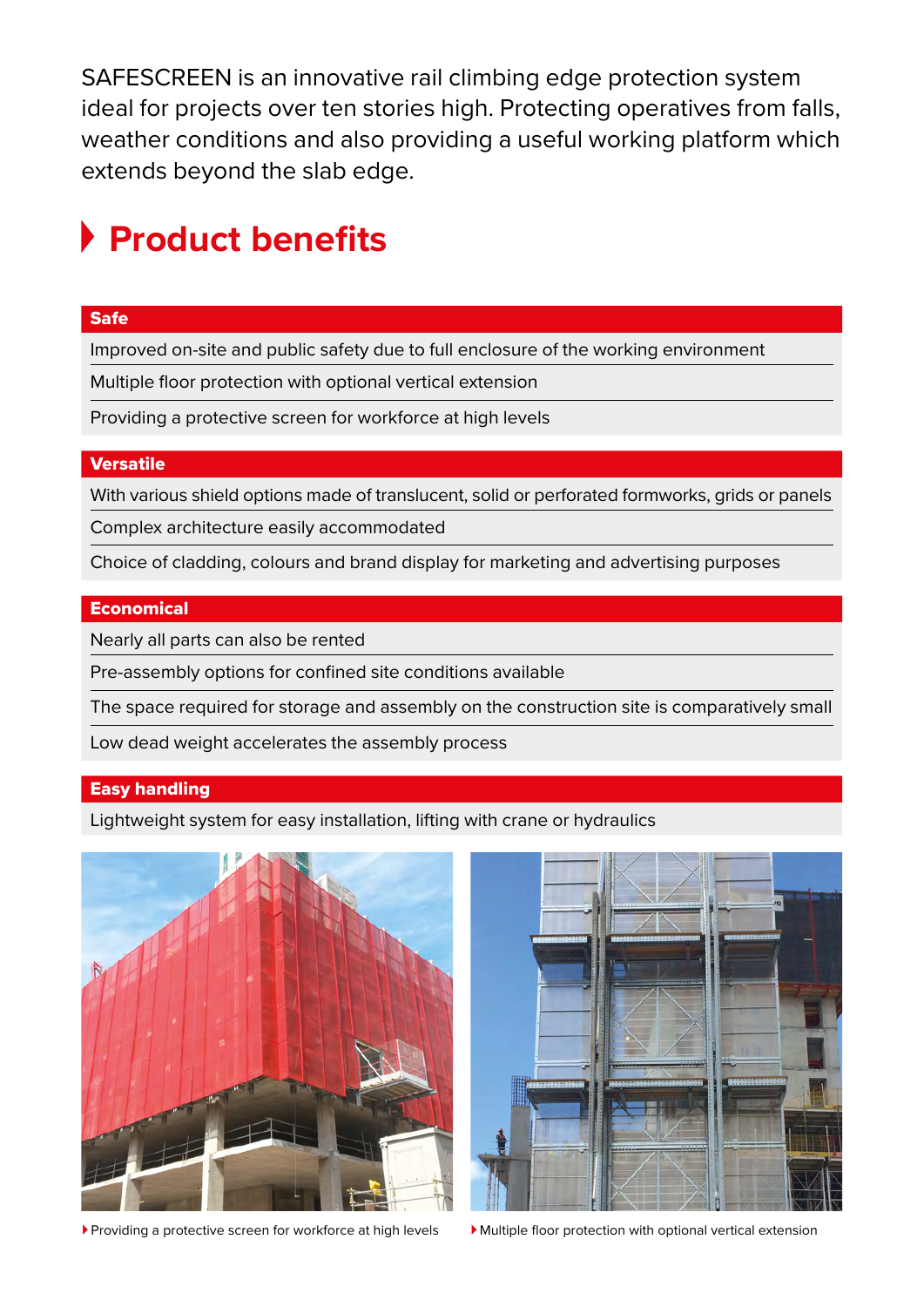## **Technical data**

| <b>Product description</b> | <b>Perimeter Climbing Protective System</b>                                                                                                                                                                                                                                                                                                                                                                                                 |
|----------------------------|---------------------------------------------------------------------------------------------------------------------------------------------------------------------------------------------------------------------------------------------------------------------------------------------------------------------------------------------------------------------------------------------------------------------------------------------|
| <b>Dimensions</b>          | 4.60 $m \times 12$ m typical                                                                                                                                                                                                                                                                                                                                                                                                                |
| Weight                     | $1.50 - 3.70$ tonnes                                                                                                                                                                                                                                                                                                                                                                                                                        |
| Handling                   | 110 V hydraulics   Crane                                                                                                                                                                                                                                                                                                                                                                                                                    |
| Transportation             | No requirement for special wide load                                                                                                                                                                                                                                                                                                                                                                                                        |
| Panels                     | Solid steel sheeting   Perforated sheeting   GRP translucent sheeting                                                                                                                                                                                                                                                                                                                                                                       |
| Application                | From second floor                                                                                                                                                                                                                                                                                                                                                                                                                           |
| <b>Suitability</b>         | Variable building shapes                                                                                                                                                                                                                                                                                                                                                                                                                    |
| Relevant standards         | BS 5975 LEN 12811 LEN 1993                                                                                                                                                                                                                                                                                                                                                                                                                  |
| <b>Special features</b>    | • Adjustable cladding panels<br>• Folding / extending platform<br>• Self climbing<br>• Simple to assemble and install<br>• Can be assembled on site or delivered pre-assembled.<br>Suitable for standard transport<br>• Used on reinforced, post tension and precast slabs<br>• Size of the loading area: approx. 2.10 m x 2.70 m by default. Other sizes with a<br>maximum width of approx. 2.70 m and length of 5.00 m are also available |





Most commonly the sections are designed for approx. 3.00 m floor to floor; however, they can also be designed for floors from 2.80 m to 4.30 m providing full protection and access platforms to completed "Dry" and new under construction "Wet" levels.